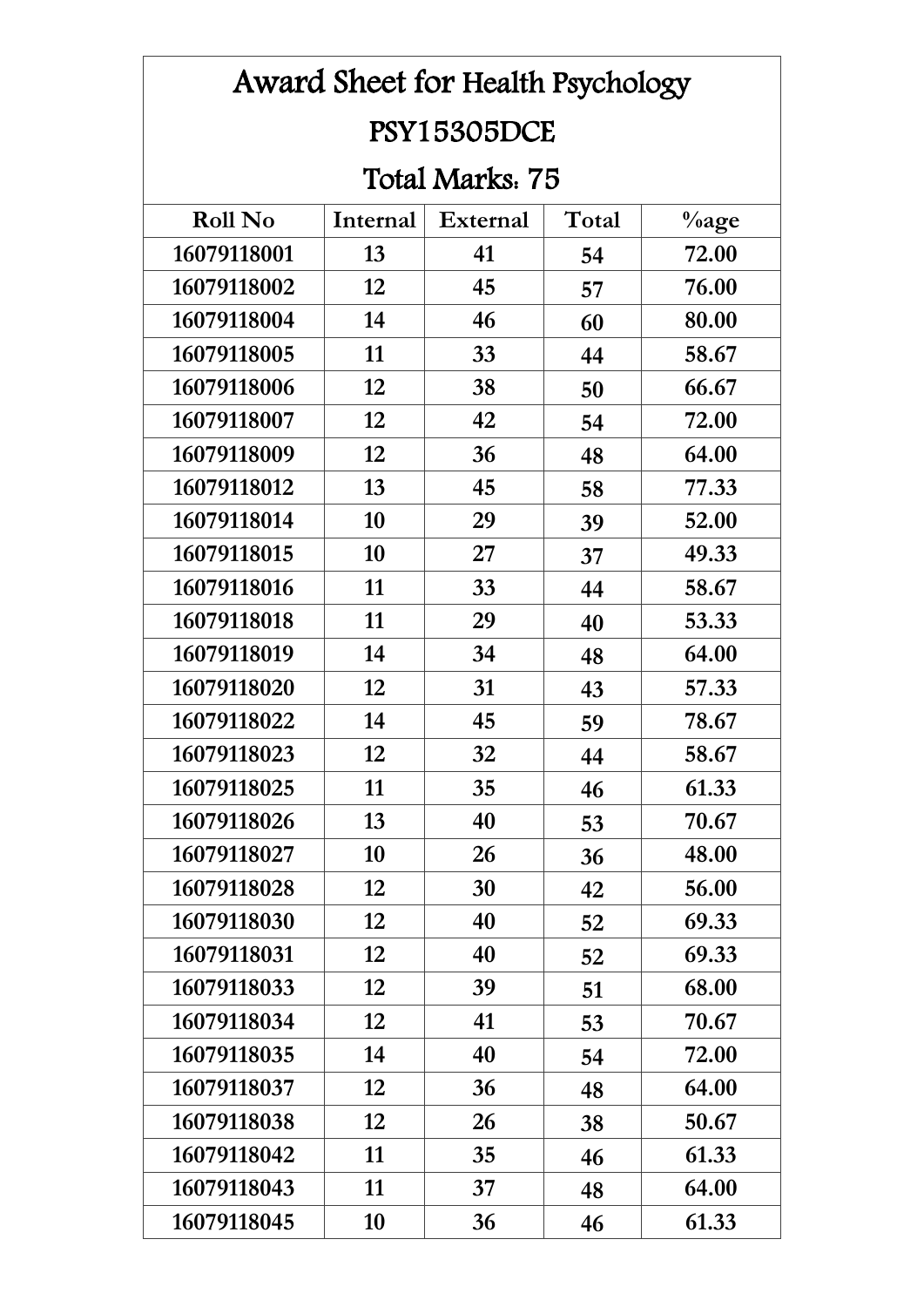| 16079118047 | 12 | 36 | 48 | 64.00 |
|-------------|----|----|----|-------|
| 16079118048 | 11 | N  |    |       |
| 16079118049 | 11 | 26 | 37 | 49.33 |
| 16079118050 | 11 | 29 | 40 | 53.33 |
| 16079118051 | 12 | 42 | 54 | 72.00 |
| 16079118052 | 7  | 24 | 31 | 41.33 |
| 16079118053 | 12 | 36 | 48 | 64.00 |
| 16079118054 | 12 | 28 | 40 | 53.33 |
| 16079418001 | 12 | 39 | 51 | 68.00 |
| 16079418002 | 14 | 32 | 46 | 61.33 |
| 16079418003 | 12 | 24 | 36 | 48.00 |
| 16079418004 | 10 | 30 | 40 | 53.33 |
| 16079418005 | 12 | 28 | 40 | 53.33 |
| 16079418008 | 12 | 29 | 41 | 54.67 |
| 16079418009 | 12 | 30 | 42 | 56.00 |
| 16079418010 | 12 | 29 | 41 | 54.67 |
| 16079418011 | 12 | 41 | 53 | 70.67 |
| 16079418012 | 12 | 30 | 42 | 56.00 |
| 16079418014 | 14 | 39 | 53 | 70.67 |
| 16079418015 | 11 | 37 | 48 | 64.00 |
| 16079418016 | 12 | 33 | 45 | 60.00 |
| 16079418017 | 11 | 41 | 52 | 69.33 |
| 16079418018 | 13 | 31 | 44 | 58.67 |
| 16079418019 | 12 | 37 | 49 | 65.33 |
| 16079418020 | 12 | 34 | 46 | 61.33 |
| 16079418021 | 11 | 43 | 54 | 72.00 |
| 16079418022 | 11 | 36 | 47 | 62.67 |
| 16079418023 | 12 | 24 | 36 | 48.00 |
| 16079418024 | 12 | 32 | 44 | 58.67 |
| 16079418025 | 11 | 31 | 42 | 56.00 |
| 16079418026 | 13 | 40 | 53 | 70.67 |
| 16079418027 | 14 | 46 | 60 | 80.00 |
| 16079418028 | 13 | 33 | 46 | 61.33 |
| 16079418029 | 11 | 24 | 35 | 46.67 |
| 16079418030 | 11 | 32 | 43 | 57.33 |